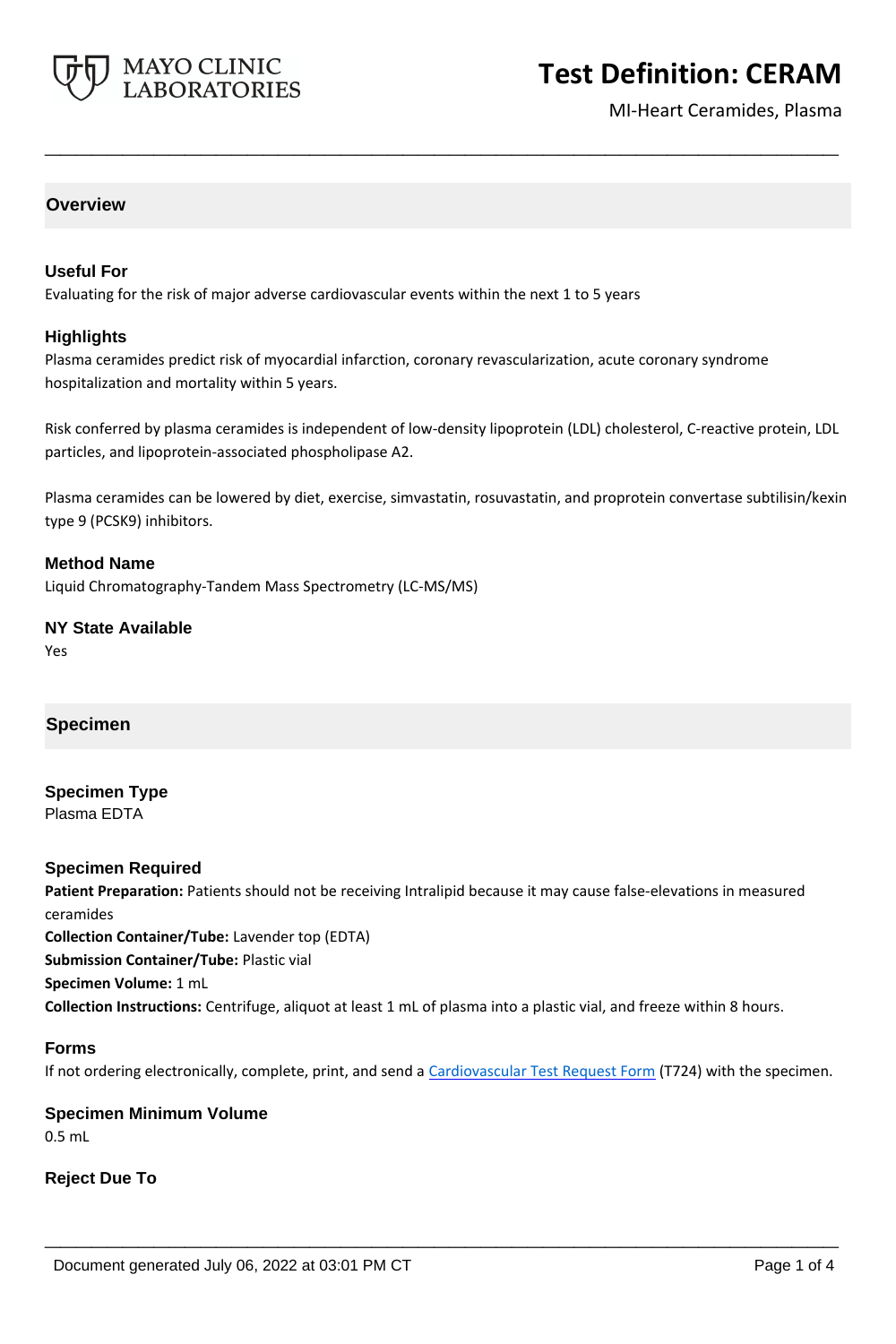

# **Test Definition: CERAM**

MI-Heart Ceramides, Plasma

| Gross hemolysis | Reject |
|-----------------|--------|
| Gross lipemia   | OK     |
| Gross icterus   | OK     |

#### **Specimen Stability Information**

| <b>Specimen Type</b> | <b>Temperature</b> | <b>Time</b> | <b>Special Container</b> |
|----------------------|--------------------|-------------|--------------------------|
| Plasma EDTA          | Frozen (preferred) | 30 days     |                          |
|                      | Refrigerated       |             |                          |
|                      | Ambient            |             |                          |

#### **Clinical & Interpretive**

#### **Clinical Information**

MI-Heart Ceramides is a blood test that measures risk for adverse cardiovascular events and quantifies plasma ceramides. Plasma ceramides are predictors of adverse cardiovascular events resulting from unstable atherosclerotic plaque. Ceramides are complex lipids that play a central role in cell membrane integrity, cellular stress response, inflammatory signaling, and apoptosis. Synthesis of ceramides from saturated fats and sphingosine occurs in all tissues. Metabolic dysfunction and dyslipidemia results in accumulation of ceramides in tissues not suited for lipid storage. Elevated concentrations of circulating ceramides are associated with atherosclerotic plaque formation, ischemic heart disease, myocardial infarction, hypertension, stroke, type 2 diabetes mellitus, insulin resistance, and obesity.

Three specific ceramides have been identified as highly linked to cardiovascular disease and insulin resistance: Cer16:0, Cer18:0, and Cer24:1. Individuals with elevated plasma ceramides are at higher risk of major adverse cardiovascular events even after adjusting for age, gender, smoking status, and serum biomarkers such as low-density lipoprotein (LDL) and high-density lipoprotein (HDL) cholesterol, C-reactive protein (CRP) and lipoprotein-associated phospholipase A2 (Lp-PLA2). Ceramide concentrations are reduced by current cardiovascular therapies including diet, exercise, statins, and proprotein convertase subtilisin/kexin type 9 (PCSK9) inhibitors.

**\_\_\_\_\_\_\_\_\_\_\_\_\_\_\_\_\_\_\_\_\_\_\_\_\_\_\_\_\_\_\_\_\_\_\_\_\_\_\_\_\_\_\_\_\_\_\_\_\_\_\_**

#### **Reference Values**

MI-Heart Ceramide Risk Score: 0-2 Lower risk 3-6 Moderate risk 7-9 Increased risk 10-12 Higher risk Ceramide (16:0): 0.19-0.36 mcmol/L Ceramide (18:0): 0.05-0.14 mcmol/L Ceramide (24:1): 0.65-1.65 mcmol/L Ceramide (16:0)/(24:0): <0.11 Ceramide (18:0)/(24:0): <0.05 Ceramide (24:1)/(24:0): <0.45

Reference values have not been established for patients who are <18 years of age.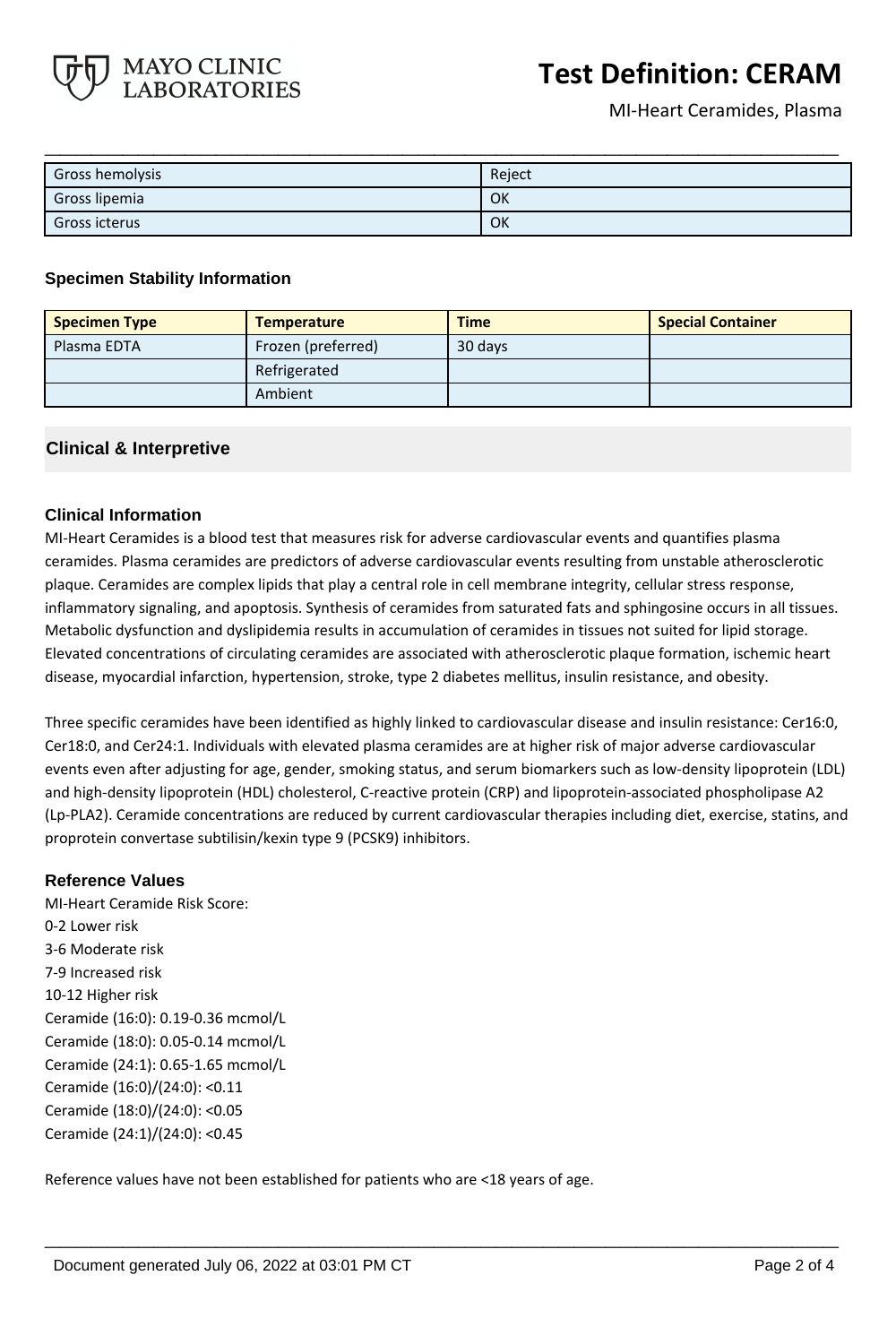

**Note:** Ceramide (24:0) alone has not been independently associated with disease and will not be reported.

#### **Interpretation**

Elevated plasma ceramides are associated with increased risk of myocardial infarction, acute coronary syndromes, and mortality within 1 to 5 years.

**\_\_\_\_\_\_\_\_\_\_\_\_\_\_\_\_\_\_\_\_\_\_\_\_\_\_\_\_\_\_\_\_\_\_\_\_\_\_\_\_\_\_\_\_\_\_\_\_\_\_\_**

| <b>Ceramide Score</b> | <b>Relative Risk</b> | <b>Risk Category</b> |
|-----------------------|----------------------|----------------------|
| $0 - 2$               | 1.0                  | Lower                |
| $3 - 6$               | 1.5                  | Moderate             |
| 7-9                   | 2.2                  | Increased            |
| $10 - 12$             | 3.5                  | Higher               |

Score is based on trial data including >4000 subjects.

#### **Cautions**

No significant cautionary statements.

### **Clinical Reference**

1 Laaksonen R, Ekroos K, Sysi-Aho M, et al: Plasma ceramides predict cardiovascular death in patients with stable coronary artery disease and acute coronary syndromes beyond LDL-cholesterol. Eur Heart J. 2016;37:1967-1976 2. Havulinna AS, Sysi-Aho M, Hilvo M, et al: Circulating ceramides predict cardiovascular outcomes in the population-based FINRISK 2002 cohort. Arterioscler Thromb Vasc Biol. 2016;36:2424-2430.

3. Wang DD, Toledo E, Hruby A, et al: Plasma ceramides, Mediterranean diet, and incident cardiovascular disease in the PREDIMED trial (Prevenci on con Dieta Mediterranea). Circulation. 2017;135:2028-2040. doi: 10.1161/CIRCULATIONAHA.116.024261

4. Meeusen JW, Donato LJ, Bryant SC, et al: Plasma Ceramides. Arterioscler Thromb Vasc Biol. 2018; 38:1933-1939. doi: 10.1161/ATVBAHA.118.311199

5. Peterson LR, Xanthakis V, Duncan MS, et al: Ceramide remodeling and risk of cardiovascular events and mortality. J Am Heart Assoc. 2018;7(10). doi: 10.1161/JAHA.117.007931

6. Hilvo M, Meikle PJ, Pedersen ER, et al: Development and validation of a ceramide- and phospholipid-based cardiovascular risk estimation score for coronary artery disease patients. Eur Heart J. 2020;41:371-380. doi: 10.1093/eurheartj/ehz387

7. Alshehry ZH, Mundra PA, Barlow CK, et al: Plasma lipidomic profiles improve on traditional risk factors for the prediction of cardiovascular events in type 2 diabetes mellitus. Circulation. 2016;134:1637-1650.

8. Anroedh S, Hilvo M, Akkerhuis KM, et al: Plasma concentrations of molecular lipid species predict long-term clinical outcome in coronary artery disease patients. J Lipid Res. 2018;59:1729-1737. doi: 10.1194/jlr.P081281

9. Lemaitre RN, Jensen PN, Hoofnagle A, et al: Plasma ceramides and sphingomyelins in relation to heart failure risk. Circ Heart Fail. 2019;12(7):e005708. doi: 10.1161/CIRCHEARTFAILURE.118.005708

**\_\_\_\_\_\_\_\_\_\_\_\_\_\_\_\_\_\_\_\_\_\_\_\_\_\_\_\_\_\_\_\_\_\_\_\_\_\_\_\_\_\_\_\_\_\_\_\_\_\_\_**

## **Performance**

#### **Method Description**

Ceramides are separated and quantified by liquid chromatography-tandem mass spectrometry (LC-MS/MS).(Unpublished Mayo method)

#### **PDF Report**